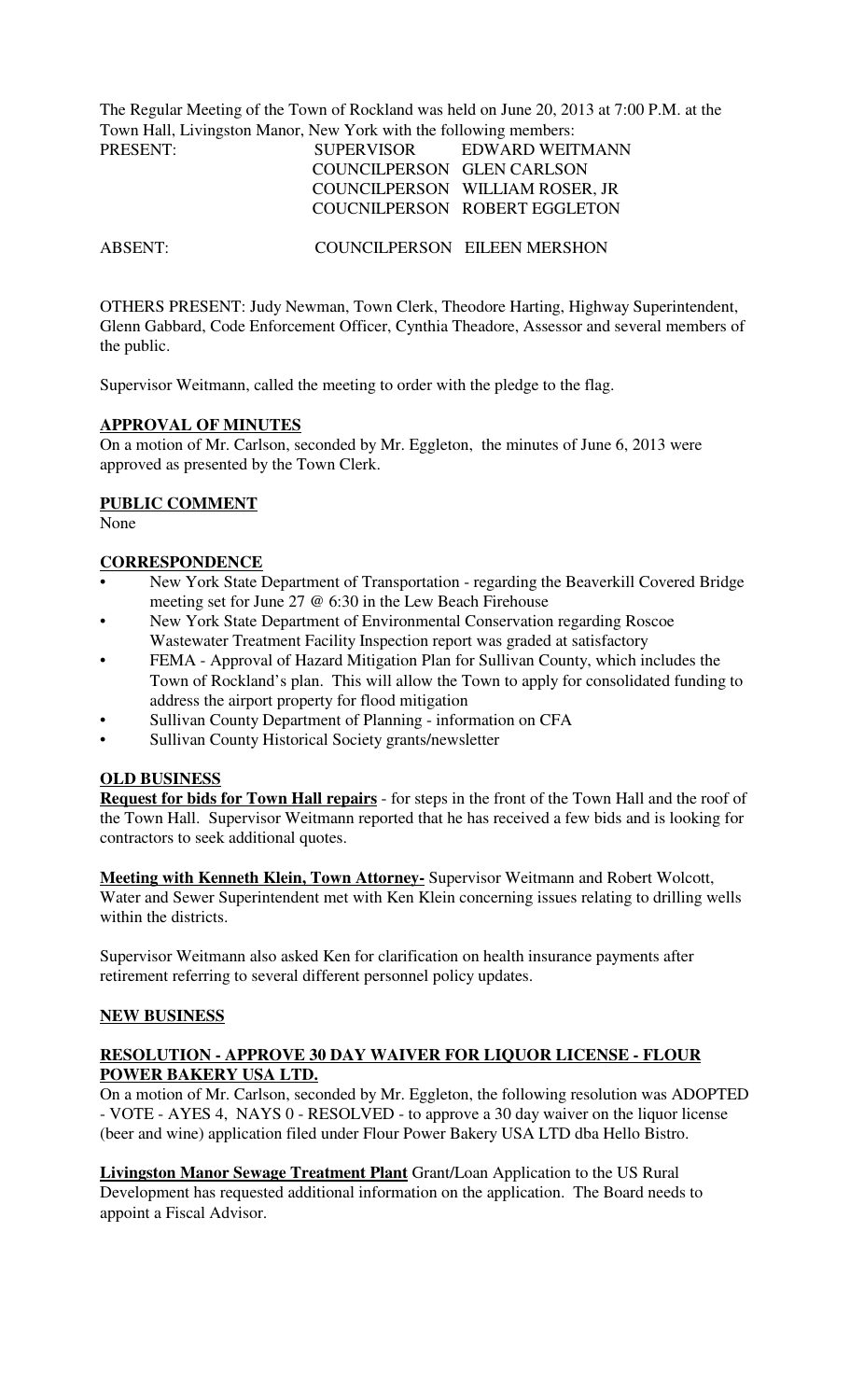# *REGULAR MEETING, TOWN OF ROCKLAND, JUNE 20, 2013*

## **RESOLTUION - APPOINTMENT OF FISCAL ADVISOR**

On a motion of Mr. Eggleton, seconded by Mr. Roser, the following resolution was ADOPTED - VOTE - AYES 4, NAYS 0 - RESOLVED - to appoint Supervisor Edward Weitmann Fiscal Advisor in the matters concerning the Livingston Manor Sewage Treatment Plant Improvement Project with a salary not to exceed \$10,000.

**Riverside Park - Roscoe request for installing electric service** by the Roscoe-Rockland Chamber of Commerce. They have received an estimate of \$900 to install the electric. No information was given on the cost for the service. Supervisor Weitmann recommends they purchase a generator for events needing electric. The consensus of the Board is to table this issue and request additional information on cost.

**Sullivan County Soil and Water** meeting is scheduled for June 24<sup>th</sup> at 9 AM in Liberty. Councilman Carlson will attend the meeting with Supervisor Weitmann.

**Supervisors Monthly report** was presented. Motion by Mr Roser, seconded by Mr. Carlson, to accept the Supervisor's monthly report. 4 AYES - Carried

### **DEPARTMENT HEADS**

**Ted Hartling, Highway Superintendent** reported that they have completed the ramp entrance into the Beaverkill Covered Bridge. The DEC has supplied the lumber for the bridge repairs.

He also advised that his department is almost finished with cold mix paving. Councilman Eggleton asked Ted about handicap sign for the Roscoe Municipal Parking lot. He also asked if the pavement could be painted with the handicap symbol as they have warn off. Ted advised that he will address these issues.

There was discussion on painting lines for the parking across the street from the Town Hall. Judy Newman, Town Clerk advised that she will get some prices for this work.

# **RESOLUTION - 2013 BUDGET MODIFICATION**

WHEREAS, the 2013 Budget requires modification, now therefore be it RESOLVED that the following Highway Fund entries be authorized: FROM: TO: Fund Balance: \$127,272.00 5132.2 \$127,272.00

A motion was made by Mr. Carlson, seconded by Mr. Eggleton, to accept this resolution and unanimously carried.

**Cindy Theadore, Assessor** reported that she received preliminary documentation on the equalization rate for the portion of Roscoe Central School located in the Town of Colchester. The preliminary rate is 2.45%.

She also reported that she had a total of 12 Grievance application with 5 of them being in person. The estimated assessed value for the Town is up approximately \$85,000.

**Glenn Gabbard, Code Enforcement Officer** reported that he issued 14 building permits. He attended court with Charles Irace on June  $3<sup>rd</sup>$  for  $\overline{3}$  rubbish violations.

**Charles Irace retirement luncheon** - was held on June 19<sup>th</sup> at the Town Hall. Supervisor Weitmann reported that he will be getting a plaque for Charlie's years of service (33) to be presented at an upcoming meeting.

### **APPROVAL OF BILLS**

On a motion of Mr. Carlson, seconded by Mr. Eggleton, the following resolution was ADOPTED - VOTE - Ayes 4, Nays 0 - RESOLVED - to approve the bills on abstract #11 dated June 6, 2013, in the following amounts: